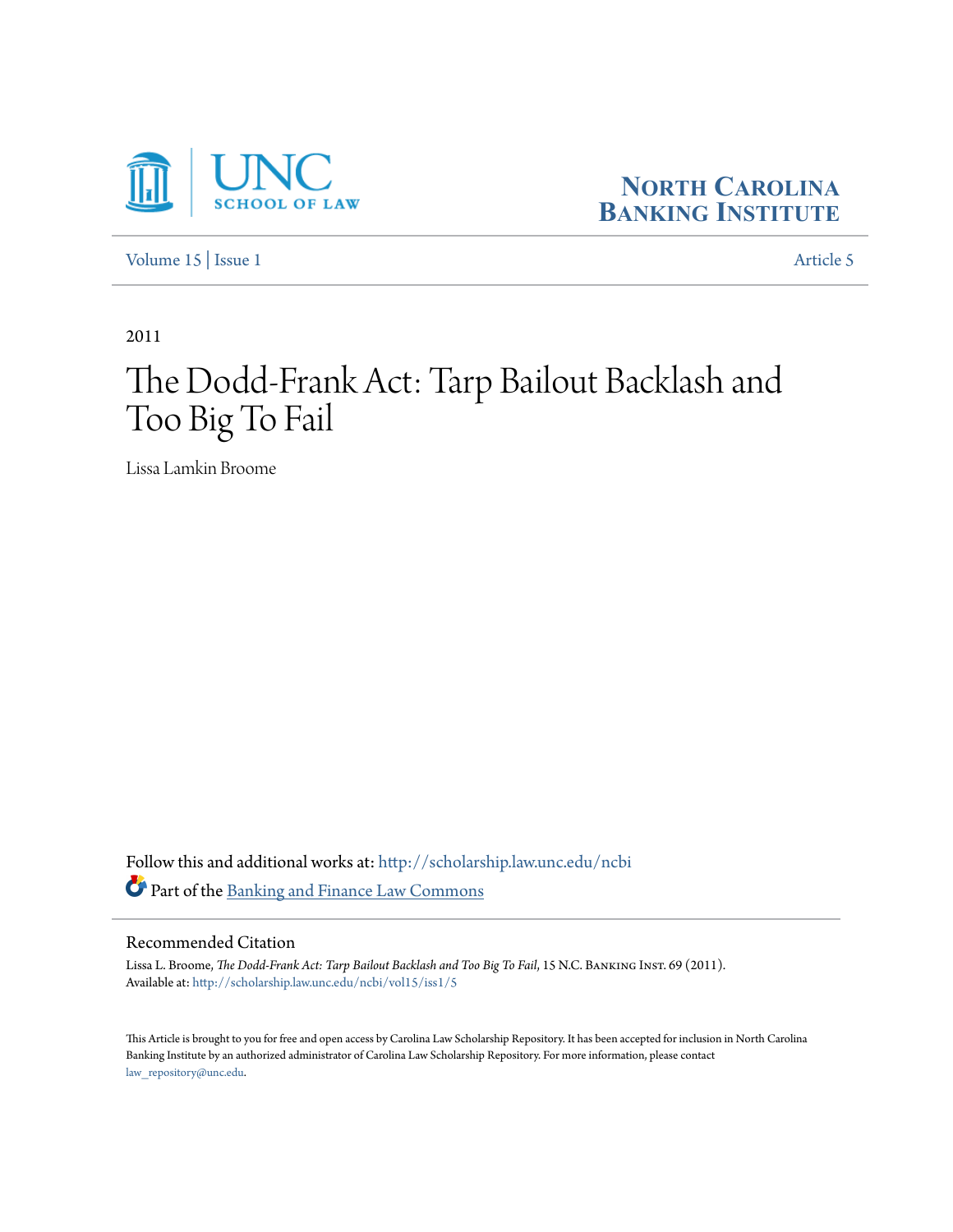# **THE DODD-FRANK ACT: TARP BAILOUT BACKLASH AND TOO BIG TO FAIL**

#### LISSA LAMKIN BROOME\*

#### **I. INTRODUCTION**

In the pages of this journal two years ago, **I** wrote about "Extraordinary Government Intervention to Bolster Bank Balance Sheets."' One component of this intervention was the Troubled Asset Relief Program (TARP) created **by** the Emergency Economic Stabilization Act of **2008.2** Although TARP may have saved the United States economy from a lengthy depression, it was perceived **by** many as a "bailout" of the banks whose own greed had precipitated the financial crisis. **A** number of institutions received TARP funds, but two **-** Citigroup and Bank of America **-** were identified as "systemically significant" and received additional equity infusions and other extraordinary aid from the government. As **I** noted then, "systemically significant" had become a "thinly veiled code-name for institutions that are 'too big to fail."' There were significant concerns that the government's intervention created moral hazard and that risktaking of financial institutions would remain unchecked if the market believed that the government would intervene if necessary to prevent the failure of the largest financial institutions.

On July 21, 2010, President Obama signed the massive Dodd-Frank Wall Street Reform and Consumer Protection Act of

<sup>.</sup>Wachovia Professor of Banking Law; Director, Center for Banking and Finance, University of North Carolina School of Law. Thanks to Brian Choi, **UNC** School of Law Class of 2010, for his helpful research assistance with this article.

**<sup>1.</sup>** Lissa L. Broome, *Extraordinary Government Intervention to Bolster Bank Balance Sheets,* **13 N.C. BANKING INST. 137 (2009)** [hereinafter *Extraordinary Intervention]. See also* Lissa L. Broome, *Government Investment in Banks: Creeping Nationalization or Prudent, Temporary Aid?, 4* FIU L. REV. 409 **(2009)** [hereinafter *Government Investment].*

<sup>2.</sup> Emergency Economic Stabilization Act of **2008 § 101,** 12 **U.S.C.A. § 5211** (West **2009).**

**<sup>3.</sup>** Broome, *Extraordinary Intervention, supra* note **1,** at **153.**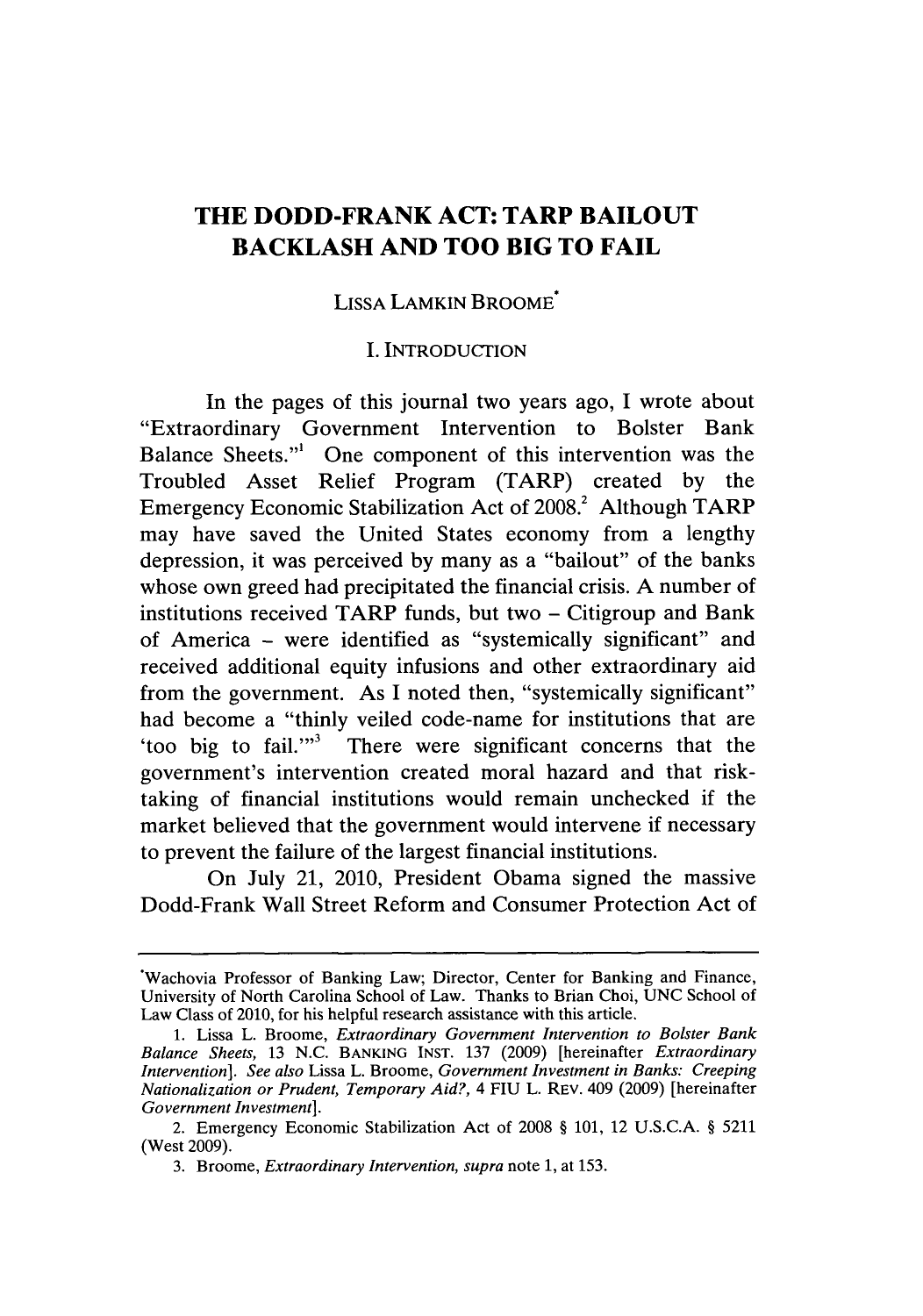2010 (Dodd-Frank).<sup>4</sup> This essay will describe how Dodd-Frank responds to TARP and attempts to change the phrase "too big to fail" to "too big, will fail." The centerpiece of Dodd-Frank is the creation of the Financial Stability Oversight Council **(FSOC)** as the new systemic risk regulator, with the authority to identify systemically significant institutions, subject them to additional prudential regulation **by** the Federal Reserve Board, and to mandate an orderly liquidation without the possibility of reorganization in the event they are not able to remain solvent on their own. Whether this new regime will ever be used and whether it will incentivize bank and nonbank financial institutions to reduce their size and complexity so they will not become subject to it, of course, remain to be seen.

#### II. **OVERVIEW OF** TARP

After the numerous financial calamities of September **2008,'** Congress enacted the Emergency Economic Stabilization Act of **2008 (EESA)** on October **3, 2008.6 A** centerpiece of **EESA** was the authorization of up to **\$700** billion to fund TARP. What often gets lost in this very large number is that only \$245 billion of this sum (still a huge number) was actually used for government investments in the preferred stock of banks and bank holding companies.<sup>7</sup> Of that \$245 billion, \$204.9 billion was expended to

<sup>4.</sup> Pub. L. No. **111-203,** 124 Stat. **1376** (2010) (to be codified in scattered sections **of U.S.C.).**

**<sup>5.</sup>** During September **2008,** Fannie Mae and Freddie Mac were placed in government conservatorship, Merrill Lynch was taken over **by** Bank of America, Lehman Brothers entered bankruptcy with the Fed declining to provide it assistance similar to that extended to assist **JP** Morgan Chase in a takeover of Bear Stearns the prior spring, **AIG** was taken over **by** the government, the net asset value of the money market mutual fund Reserve Primary Fund fell below **\$1** per share, and the government contemplated providing assistance to Citigroup to purchase Wachovia bank **-** the fourth largest banking institution in the **U.S.** at the time **-** as it bordered on insolvency. *See* Federal Reserve Bank of St. Louis, *The Financial Crisis: A Timeline of Events and Policy Actions,* http://timeline.stlouisfed.org/ (last visited Feb. **7, 2011).**

**<sup>6.</sup>** Pub. L. No. 110-343, 122 Stat. **3767 (2008)** (to be codified in scattered sections **of U.S.C.).**

**<sup>7.</sup> Of** the **\$700** billion initially authorized **by** Congress for this program, only \$474.8 billion had been obligated as of October **3,** 2010, and no further obligations could be incurred with TARP funds after the two-year anniversary of **EESA. SIGTARP,** QUARTERLY REPORT TO CONGRESS 43 (Oct. **26,** 2010)[hereinafter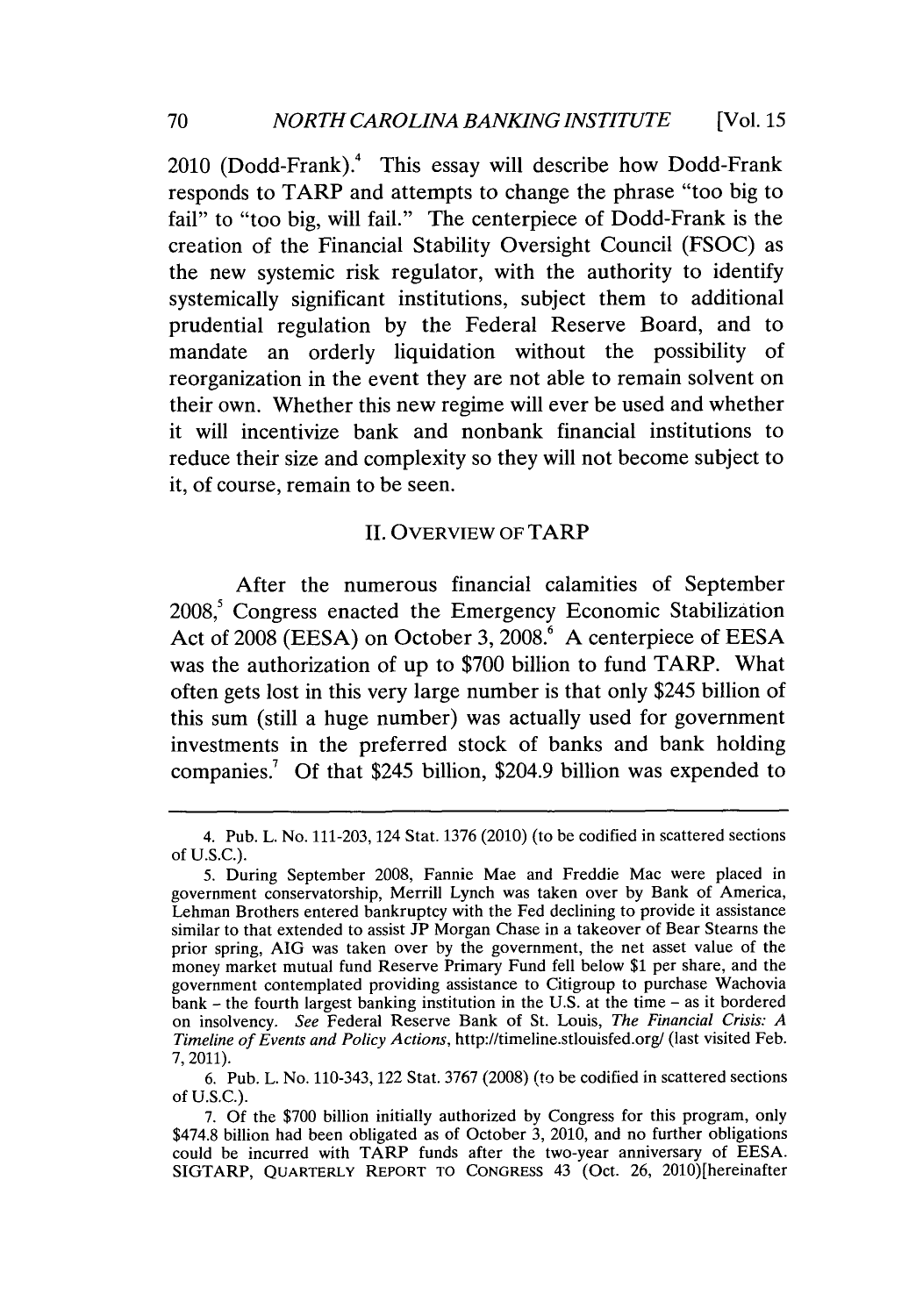buy preferred stock in banks under the Capital Purchase Program  $(CPP)$ .<sup>8</sup> The Treasury determined that the maximum that could be invested in any one institution under the CPP would be **\$25** billion.<sup>9</sup> Nine of the largest financial institutions received the lion's share of the initial CPP funds, \$125 billion,<sup>10</sup> even though Jamie Dimon, the **CEO** of one of those recipients **-** JPMorgan Chase  was reported to say, "we didn't ask for it, didn't want it, and didn't need it."<sup>11</sup> Nevertheless, government authorities wanted the largest institutions to participate in the program so that there would be no stigma attached to accepting the funds for the banks that did need the additional capital to maintain solvency and liquidity.<sup>12</sup>

It didn't take long, however, for Citigroup to find itself in need of additional equity. On November **23,** 2008, Citigroup was granted an additional \$20 billion in funding under the newly created Targeted Investment Program (TIP). This "program" had one participant until Citigroup was joined **by** Bank of America on January **16, 2009.** Bank of America also received an additional \$20 billion to assist it with unexpected losses resulting from its acquisition of Merrill Lynch." The government's total investment in each institution of \$45 billion gave it a very significant ownership percentage in each.<sup>14</sup>

SIGTARP *].* **Of** the \$475 billion, **\$250** billion was the maximum allocated to investments in bank capital, with \$245 billion of that sum actually spent. **OFFICE** OF **FINANCIAL** STABILITY, TROUBLED ASSET RELIEF PROGRAM: TWO YEAR RETROSPECTIVE i (Oct. 2010) [hereinafter **OFFICE** OF **FINANCIAL** STABILITY].

**<sup>8.</sup>** SIGTARP, *supra* note **7.**

**<sup>9.</sup> U.S.** TREAS. **DEPT., PROGRAM DESCRIPTIONS, CAPITAL PURCHASE** PROGRAM 1-2 (Jan. **2009).**

**<sup>10.</sup>** Citigroup **(\$25** billion), JPMorgan Chase **&** Co. **(\$25** billion), Wells Fargo **&** Company **(\$25** billion), Bank of America Corporation **(\$15** billion plus **\$10** billion from Merrill Lynch), The Goldman Sachs Group, Inc. **(\$10** billion), Morgan Stanley **(\$10** billion), The Bank of New York Mellon Corporation **(\$3** billion), State Street Corporation (\$2 billion). **U.S.** TREAS. DEPT., TROUBLED ASSET RELIEF PROGRAM (TARP) MONTHLY 105(a) **-** REPORT **-** DECEMBER 2010 **App.** 2 (Jan. 2011).

**<sup>11.</sup>** Interview **by** Erin Burnett, **CNBC** *Street Signs,* with Jamie Dimon, Chairman and **CEO,** JPMorgan Chase (Dec. **11, 2008).**

<sup>12.</sup> Mike Ferullo, *Credit Markets: Industry Group, Lawmakers Welcome Treasury Plan to Purchase Equity in Banks,* **91 BNA** BANKING REP. 644 (Oct. **20, 2008).**

*<sup>13.</sup> See Extraordinary Intervention, supra* note **1,** at 142.

*<sup>14.</sup> Id.* at **153-54.**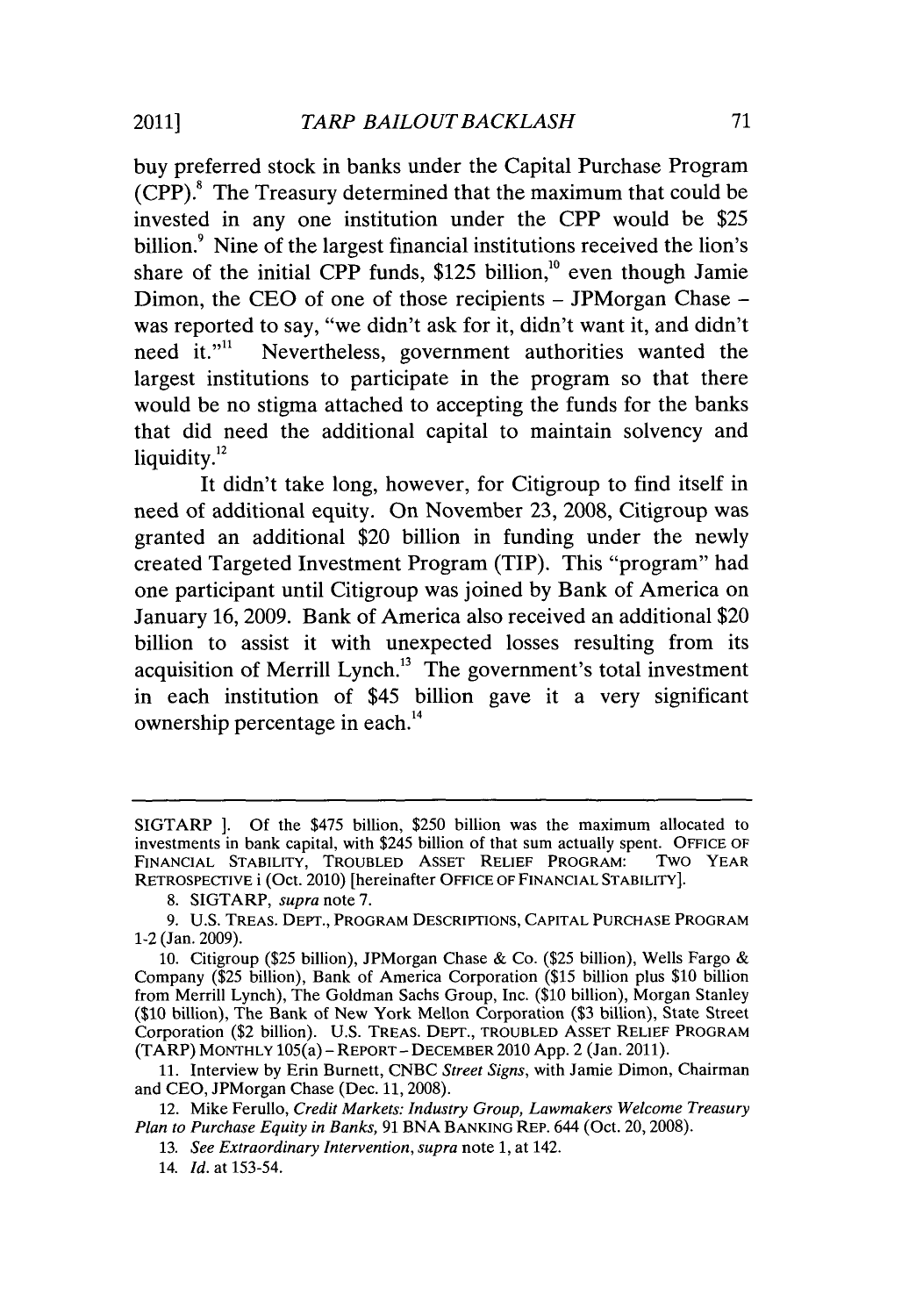TARP recipients were not required to use TARP funds for any particular purpose, although many hoped that the additional capital would be used **by** the recipients to support new lending that would help ease the credit crunch which had stalled the economy. Some TARP recipients found the conditions attached to TARP funding to be onerous, leading them to seek to repay the government as soon as feasible. These conditions included quarterly dividend payments to the government of five percent per year (with the TIP dividend at eight percent per year), dividends that could be paid to common stockholders limited to one cent per quarter, and restrictions on executive compensation. The latter restriction seemingly provided the most powerful incentive to get out from under the TARP funding regime. As a result, as of September **30,** 2010, **\$192** billion of the \$245 billion in TARP bank stock investments, or **78%** of the total, had been repaid." This includes the Citigroup and Bank of America CPP and TIP preferred stock, along with the CPP stock in the remaining six of those nine large financial institutions. **A** few of the smaller institutions receiving TARP investments have failed, but it is hoped that the remainder of the outstanding investments will be repaid in the future. Moreover, as of September **30,** 2010, the government earned some **\$26.8** billion in income from its TARP investments through the dividends it received as a preferred stockholder and on the sale of warrants that it was granted **by** the TARP recipients at the time of the initial preferred stock investment.<sup>16</sup>

The TARP program has been remarkably successful, in terms of cost to the government and in its goal to help stabilize the financial system.<sup>17</sup> The largest financial institutions did not fail. Citigroup and Bank of America survived. Wachovia might exist as

**<sup>15.</sup> OFFICE OF FINANCIAL STABILITY,** *supra* note **7,** at i.

*<sup>16.</sup> Id.*

**<sup>17.</sup>** Steven Rattner, *How an Unloved Bail-out Saved America,* **FIN. TIMEs,** Oct. **3,** 2010 ("But instead of euthanising Tarp [sic] we should be eulogizing it as, without exaggeration, this legislation did more to keep America's financial system **-** and therefore its economy **-** functioning than any passed since the 1930s."); Kera Ritter, *Bank Bailout Seen to Benefit Big Banks More than Small Ones; \$49 Billion Unpaid,* **96 BNA BANKING** REP. **132** (Jan. 21, 2011) ("Banking organizations, Treasury officials and the Office of the Special Inspector General for TARP agree that CPP and other components of TARP averted a financial collapse.").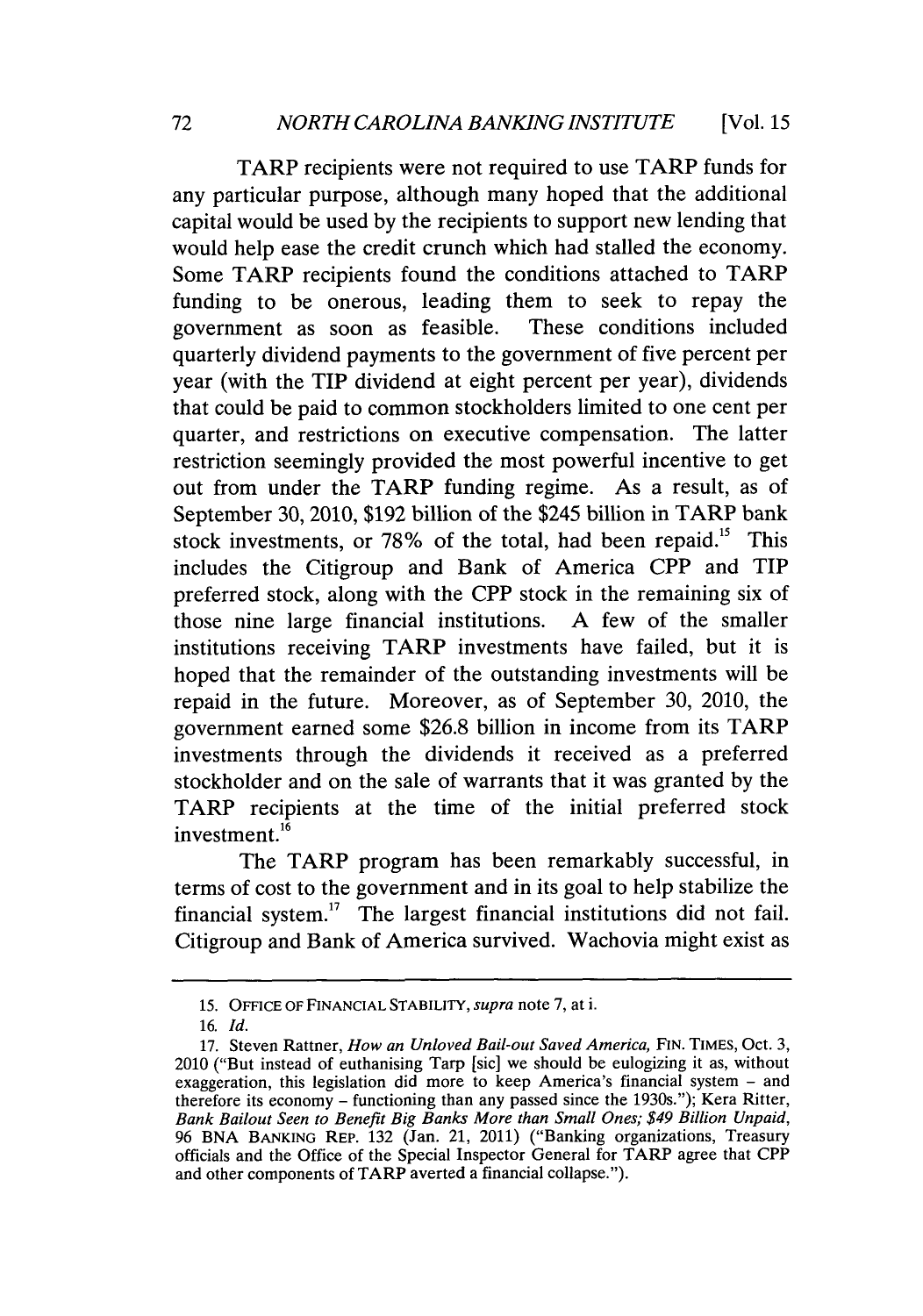an independent institution today if its liquidity crisis had occurred after the passage of **EESA** instead of before. Ironically, Wachovia's purchase **by** Wells Fargo was announced the same day that **EESA** was enacted, but this followed a week of turmoil in which Wachovia was almost sold to Citigroup with **FDIC** assistance.<sup>18</sup>

Notwithstanding the relatively low losses to the government and the rapid payback of TARP funds, there is serious concern about the moral hazard created **by** TARP. As discussed in a report on Citigroup **by** the Office of the Special Inspector General for TARP (SIGTARP), when the government "assured the world in **2008** that it would not let Citigroup fail, it did more than reassure troubled markets **-** it encouraged high-risk behavior by insulating risk-takers from the consequence of failure."<sup>19</sup> As Professor Art Wilmarth of George Washington University Law School observed, the "explicit and implicit public subsidies **. . .** undermine market discipline and distort economic incentives" for the institutions that receive them.<sup>20</sup>

## III. THE DODD-FRANK ACT **AND** Too BIG To **FAIL**

Dodd-Frank addressed the financial crisis and its fallout on a number of fronts. **A** centerpiece of Dodd-Frank was the creation of the Financial Stability Oversight Council **(FSOC** or Council), to serve as a systemic risk regulator.<sup>21</sup> Dodd-Frank does not continue TARP, and instead consciously adopted numerous provisions indicating that systemically significant bank and nonbank financial companies would be subject to stringent regulation and subject to liquidation if unable to maintain their

*<sup>18.</sup> See* RICK ROTHACKER, BANKTOWN: THE RISE **AND STRUGGLES** OF CHARLOTTE'S BIG **BANKS 123-26** (2010) (discussing the sale of Wachovia).

**<sup>19.</sup>** SIGTARP, EXTRAORDINARY FINANCIAL ASSISTANCE PROVIDED TO **CITIGROUP, INC.:** SUMMARY OF REPORT: SIGTARP-11-002 (Jan. 2011).

<sup>20.</sup> Arthur **E.** Wilmarth, Jr., *The Dodd-Frank Act: A Flawed and Inadequate Response to the Too-Big-To-Fail Problem,* **89** OR. L. REV. **-** (forthcoming **2011).**

<sup>21.</sup> Dodd-Frank Act **§ 111** (to be codified at 12 **U.S.C. § 5321** and **5 U.S.C. §** 5314). The voting members of the **FSOC,** headed **by** the Secretary of the Treasury, include the heads of the Board of Governors of the Federal Reserve System, **OCC,** FDIC, **NCUA, SEC,** CFTC, Federal Housing Finance Agency, the new Bureau of Consumer Financial Protection, and an independent member appointed **by** the President and knowledgeable about insurance. *Id.*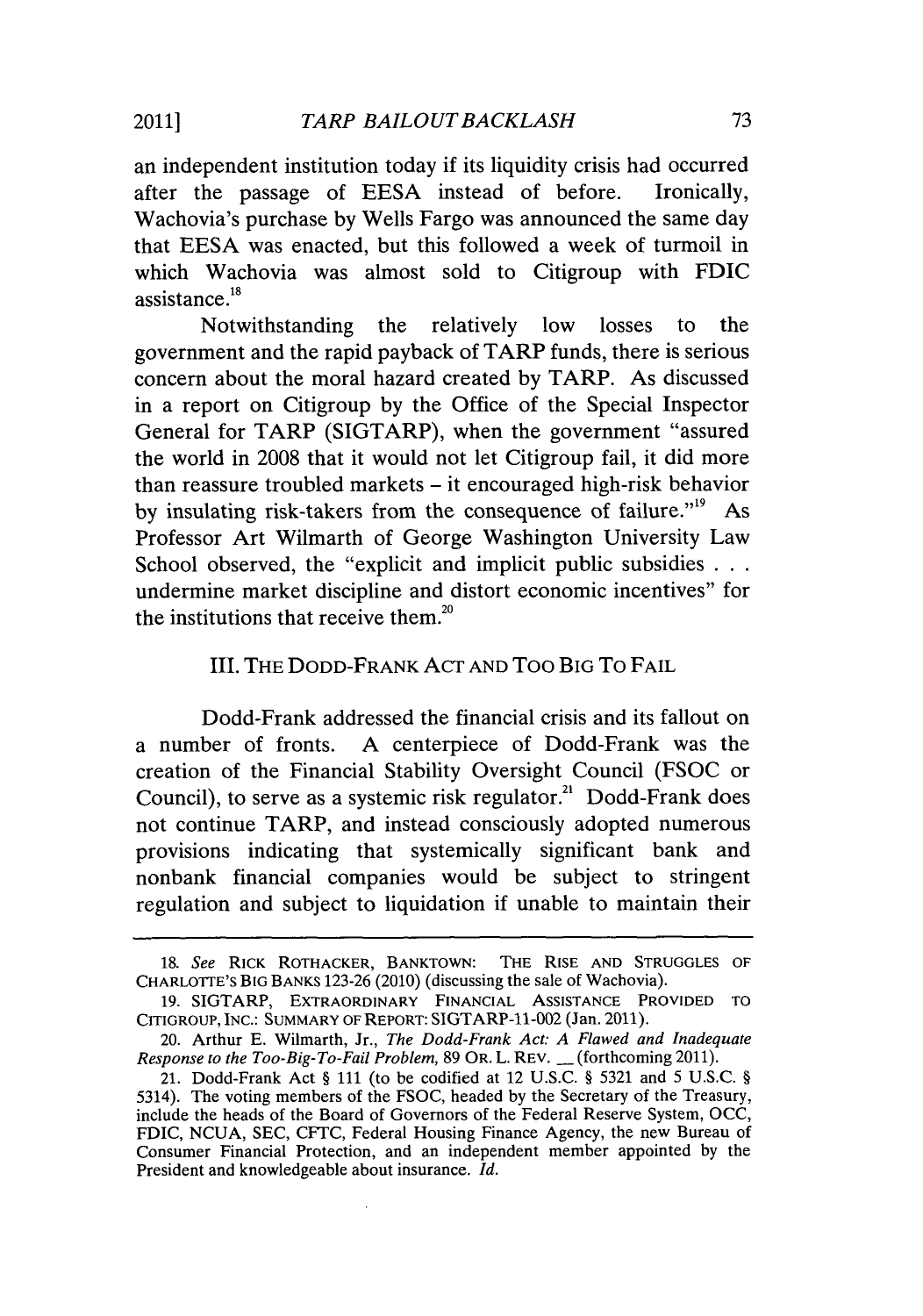solvency. The tough measures are an obvious reaction to the concerns about the moral hazard created **by** TARP and other government measures used to diminish the harsh effects of the financial crisis on the economy.

# *A. TARP Measures*

The total amount of TARP funds authorized under the **EESA** was reduced **by** Dodd-Frank from **\$700** billion to *\$475* billion.<sup>22</sup> Furthermore, Dodd-Frank provides that no new TARP programs may be established, and that any money repaid may not be reused to fund additional TARP expenditures under existing TARP programs.<sup>23</sup>

Although Dodd-Frank purposely does not provide any TARP-like structure for government investment in bank equity during difficult financial times, it does require the **FSOC** to conduct a study about the "feasibility, benefits, costs, and structure of a contingent capital requirement" for the systemically significant bank holding companies and nonbank financial companies identified **by** the FSOC.24 **If** contingent capital bonds were required to be issued **by** these largest institutions and could be converted to equity capital in times of financial stress, then the capital markets could provide equity, rather than the government stepping in as in TARP. Further, the pricing of the contingent capital bond would provide the market's measure of the riskiness of each institution's activities, with those viewed the riskiest (and most likely to require conversion in times of financial stress), priced the highest. It is possible, however, that the price of such contingent capital would be so high, $^{25}$  because of the possibility of conversion to equity and loss of the creditor's priority claim in a

<sup>22.</sup> *Id.* **§ 1302** (to be codified at 12 **U.S.C. § 5225). By** the terms of **EESA,** TARP funds not committed on October **3,** 2010, could not be allocated further, so this provision reinforced the existing TARP commitment level of *\$475* billion.

**<sup>23.</sup>** *Id.*

<sup>24.</sup> *Id. §* 115(c) (to be codified at 12 **U.S.C. §** *5325).*

**<sup>25.</sup>** Wilmarth, *supra* note 20 (institutional investors are likely to demand a "comparatively high yield and other investor-friendly features that may not be acceptable to" the systemically significant institutions that might be required to issue contingent capital).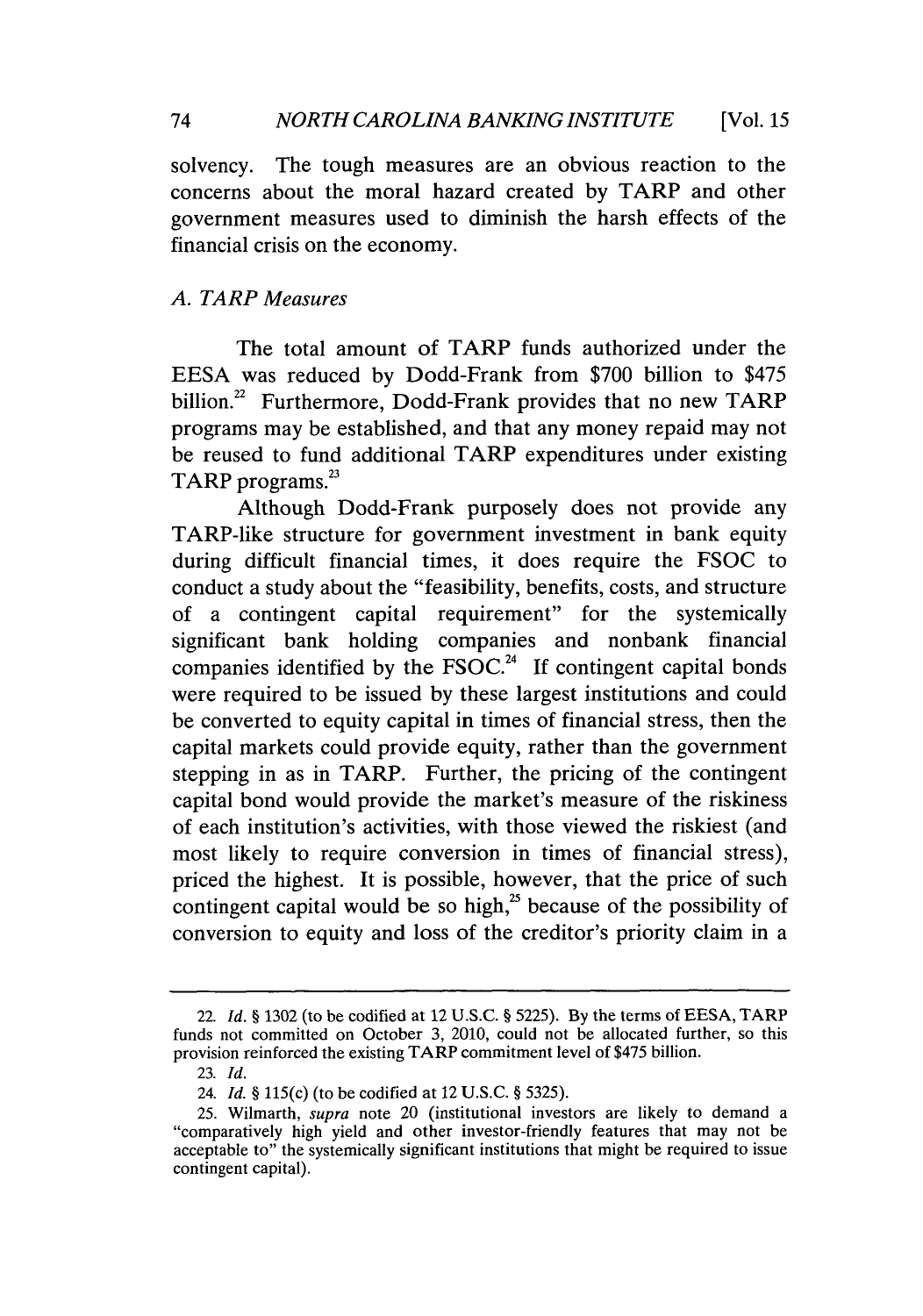liquidation, that institutions would break themselves into smaller pieces so as not to be within the systemically significant group of institutions subject to this requirement.

Subsequent to Dodd-Frank, Congress enacted the Small Business Jobs Act of 2010 **(SBJA).26** The **SBJA** established a **\$30** billion Small Business Lending Fund (SBLF) and itself provides for government equity investment in small banks. The **SBJA** has been dubbed "Son of TARP" **by** some. The SBLF provides capital to each bank and takes an ownership interest in the bank, but the dividend amounts and repayment plans are determined on a bank-by-bank basis. **A** bank with less than **\$10** billion in assets would be subject to an initial dividend payment to the government of five percent, but this rate could be reduced to as low as one percent depending on how much the bank increased its small business lending after receiving the government's equity investment. The SBLF provides a clear incentive to a bank to make the loans that the government wishes to encourage, in contrast to TARP which was premised on the idea that increased capital would naturally result in increased credit, but did not have any specific requirement that the capital be used to support new loans. In addition, the **SBJA** provides a disincentive for not lending **by** increasing the dividend rate payable to the government if the government's capital infusion has not increased the bank's small business lending in the first two and one-half years after the government's equity investment. **If** no small business lending improvement is shown thereafter, the dividend rate may increase to nine percent. Those banks currently enrolled in TARP may switch to the **SBJA** program in an effort to lower the dividend payment rate. $2^7$  The focus of the SBLF is on small banks since smaller banks **-** those with less than **\$1** billion in assets **-** hold forty percent of all outstanding small business loans, although only twelve percent of all bank assets.<sup>28</sup>

**<sup>26.</sup>** *See* The Small Business Jobs Act of 2010, Pub. L. No. 111-240, 124 Stat. 2504 (to be codified in scattered sections of **U.S.C.).**

**<sup>27.</sup>** Banks that have missed a TARP dividend payment to the government are not eligible for the SBLF.

**<sup>28.</sup>** Rob Cox **&** Rolfe Winkler, *Smaller Banks Don't Need \$30 Billion From U.S.,* N.Y. **TIMES,** Feb. **1,** 2010, at B2.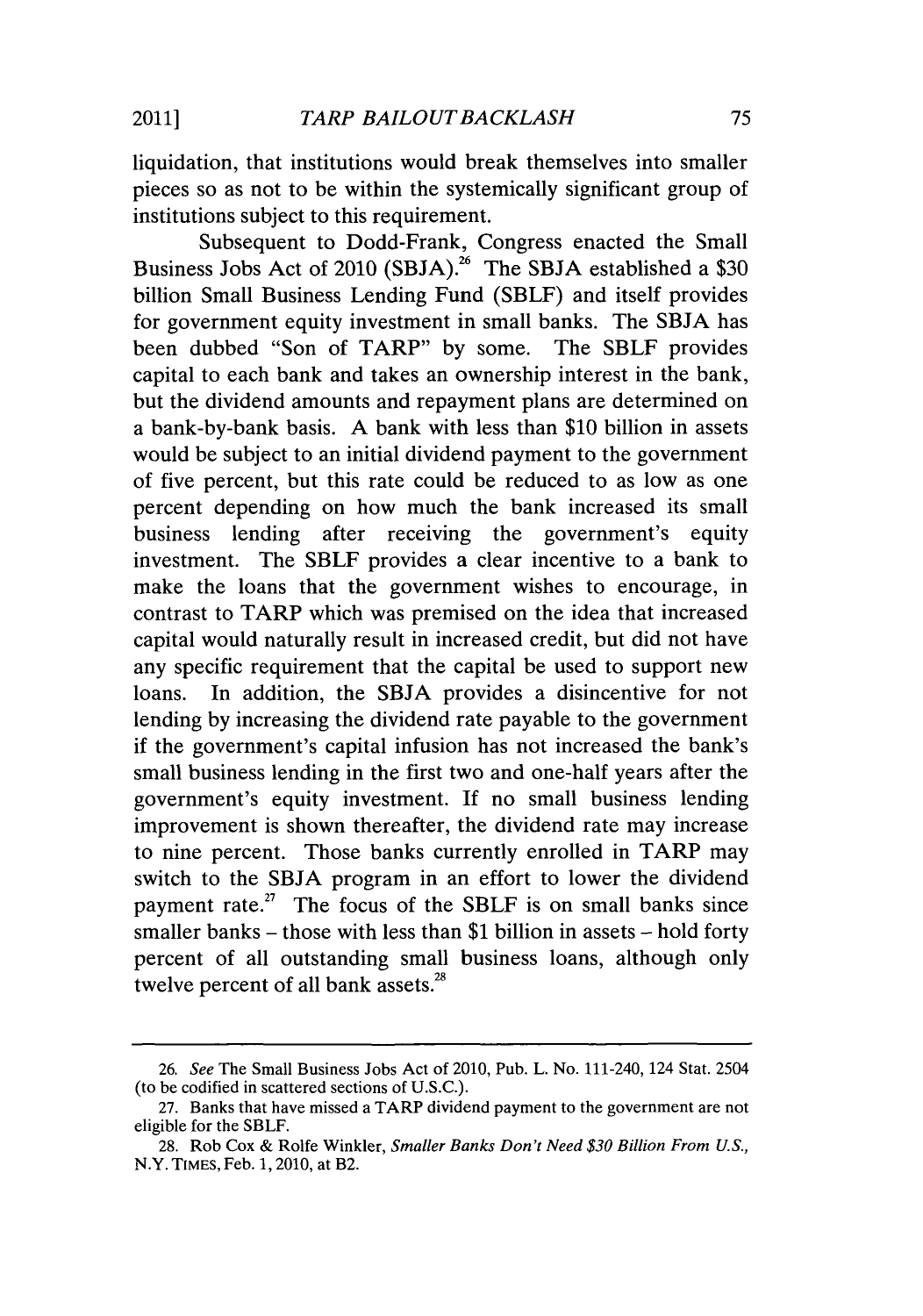#### *B. Too Big to Fail Countermeasures*

Dodd-Frank responded to concerns about the bailout of too big to fail financial institutions during the financial crisis in part **by** creating the **FSOC.** Dodd-Frank provides that the

Purposes of the Council are **-**

**(A)** to identify risks to the financial stability of the United States that could arise from the material financial distress or failure, or ongoing activities, of large, interconnected bank holding companies or nonbank financial companies, or that could arise outside the financial services marketplace;

(B) to promote market discipline, **by** eliminating expectations on the part of shareholders, creditors, and counterparties of such companies that the Government will shield them from losses in the event of failure; and

**(C)** to respond to emerging threats to the stability of the United States financial system.<sup>29</sup>

The large, interconnected bank holding companies whose risks the **FSOC** must identify, include bank holding companies with greater than **\$50** billion in consolidated assets, although the Board of Governors may, upon a recommendation of the **FSOC,** increase the asset size above \$50 billion.<sup>30</sup> The Council must also identify systemically significant nonbank financial companies; once designated, the Fed will for the first time have supervision of and regulatory authority over these companies. **A** company will be considered a "financial company" if eighty-five percent of its consolidated assets or revenues come from "financial in nature" activities as specified in the Bank Holding Company Act.<sup>32</sup>

**<sup>29.</sup>** Dodd-Frank Act *§* 112 (to be codified at 12 **U.S.C. § 5322).**

*<sup>30.</sup> Id. §* 115(a) (to be codified at 12 **U.S.C. § 5325).** As of June **30,** 2010, approximately **25** domestic bank holding companies had assets exceeding **\$50** billion. Banks and Thrifts with Most Assets, AM. BANKER, Nov. http://www.americanbanker.com/rankings/bt-most-assets-1028909-1.html.

**<sup>31.</sup>** Dodd-Frank Act *§* **113** (to be codified at 12 **U.S.C. § 5323).**

**<sup>32.</sup>** *Id. §* **101** (to be codified at 12 **U.S.C. § 5311).**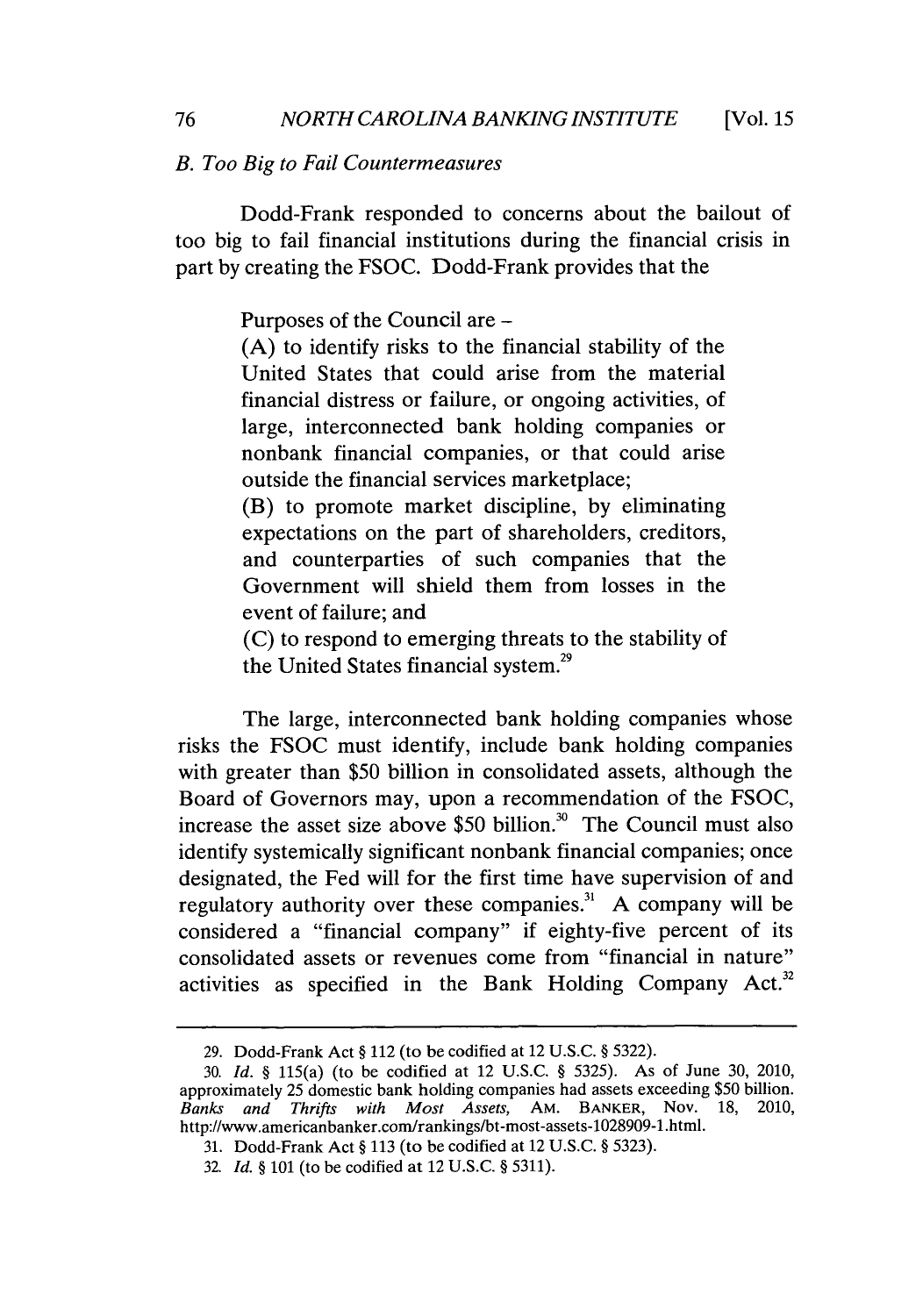Presumably, if this authority had been in place prior to the financial crisis, Bear Stearns, Lehman Brothers, **AIG,** and the largest bank holding companies, such as Bank of America, Citigroup, **JP** Morgan Chase, and Wachovia, among others, would have been identified as systemically significant.

Systemically significant institutions are subject to more stringent capital, leverage, and liquidity requirements as to be recommended **by** the Council and developed **by** regulation **by** the Fed." **Of** most relevance to this discussion, however, is how Dodd-Frank directs such institutions to be treated in the event they seem headed towards failure. These "systemic" institutions are the ones that have been thought of as "too big to fail," but Dodd-Frank turns this assumption on its head and seems determined to allow the institutions to fail and be handled through an orderly liquidation process. To assist in planning for a systemic institution's demise, the institution must prepare and submit to the Fed a so-called "resolution plan," otherwise dubbed a "living will" to instruct the **FDIC** as receiver how to resolve and unwind the institution's various exposures.<sup>34</sup> If the institution poses a "grave" threat" to the financial stability of the United States, as a "last resort" the **FSOC** may order the institution to divest some of its holdings, $35$  presumably making the institution less systemically significant if it has been broken up into separate pieces. **If** the institution is still unable to retain solvency, then the **FSOC** may recommend that instead of a bankruptcy procedure, the institution be subject to an "orderly liquidation authority."<sup>36</sup> The FDIC would serve as the institution's receiver, even for nonbank institutions. $37$  Its mandate is to liquidate the institution, without the possibility of reorganization.

Any costs associated with the insolvency would be funded by FDIC borrowing from the Treasury.<sup>39</sup> This debt would be

**<sup>33.</sup> Id.** *§* **115** (to be codified at 12 **U.S.C. § 5325).**

<sup>34.</sup> *Id.* **§165** (to be codified at 12 **U.S.C. § 5365).**

*<sup>35.</sup> Id. §* 121 (to be codified at 12 **U.S.C. § 5331).**

**<sup>36.</sup>** *Id. §* 204 (to be codified at 12 **U.S.C. § 5384).**

**<sup>37.</sup>** The **SIPC** would act as trustee for an orderly liquidation of a broker-dealer.

*Id.* at **§ 205** (to be codified at 12 **U.S.C. § 5385).**

**<sup>38.</sup>** *Id. §* 204 (to be codified at 12 **U.S.C. §** 5384).

**<sup>39.</sup>** *Id.* **§** 201(n)(5) (to be codified at 12 **U.S.C. § 5384).**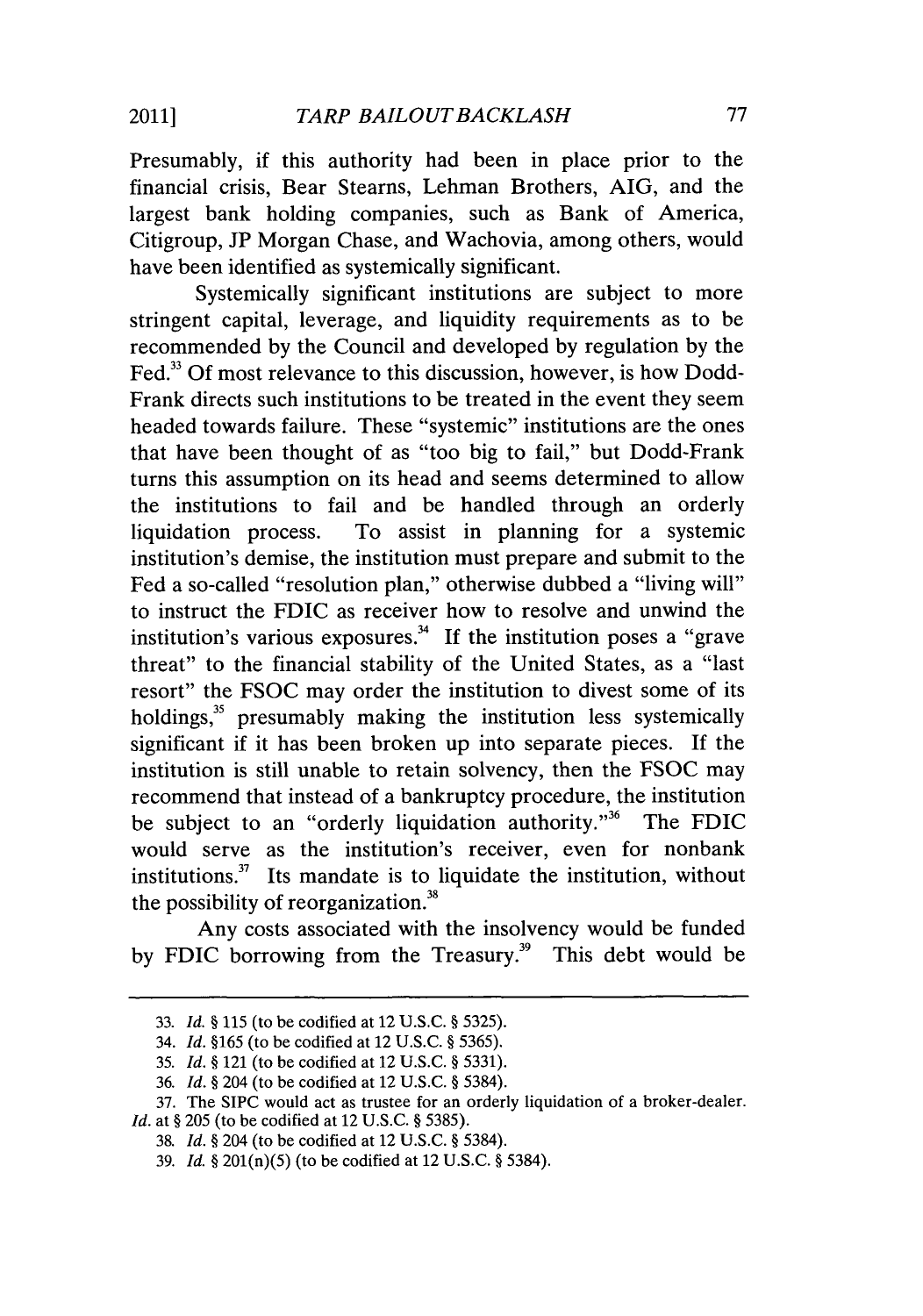repaid **by** the assets of the liquidated institution. In the event these funds are not sufficient to reimburse the Treasury, then all other systemically significant institutions would be assessed their share of the cost of the resolution.<sup>40</sup> The potential for funding losses associated with another systemic institution's demise might be an incentive to bank holding companies to reduce their consolidated assets below the **\$50** billion threshold and to nonbank financial companies to voluntarily divide their multiple business lines into separate entities so that no one of them is considered to be systemically significant and subject to the FDIC's orderly liquidation authority.<sup>41</sup> Indeed, one might suggest to those financial institutions that became bank holding companies during the financial crisis to have access to TARP funds and the investor comfort of the Fed as an involved regulator, that they should undo the bank holding company label. Congress, however, was one step ahead and inserted a "Hotel California" provision that states that if an institution had **\$50** billion in assets or more, was a bank holding company on January **1,** 2010, and if it had received TARP funds, it may cease to be a BHC, but it will continue to be regulated as one.<sup>42</sup>

Dodd-Frank also enacted two provisions to prevent systemically significant institutions from receiving other special treatment that might manifest the government's decision that they indeed are too big to fail. First, the Fed's emergency lending authority, Section 13(3) of the Federal Reserve Act, was revised.<sup>43</sup> During the financial crisis, this authority had been used as the basis for a number of the Fed's broad-based credit and liquidity programs, but also as the vehicle to justify credit extended to assist JPMorgan Chase in its acquisition of Bear Stearns, and to provide extraordinary loans to **AIG.** Dodd-Frank limits the Fed's

*<sup>40.</sup> Id. at §§* 204, 210, 214 (to be codified in scattered sections of **U.S.C.).**

*<sup>41.</sup> See* Wilmarth, *supra* note 20 (criticizing this ex post funding mechanism in part because it does not require systemically significant institutions to internalize the costs of their own risk-taking activities).

<sup>42.</sup> Dodd-Frank Act **§ 117** (to be codified at 12 **U.S.C. §** *5327).* The "Hotel California" reference is to an Eagles song **by** the same name with the lyric, "You may check out any time you like, but you can never leave." **THE EAGLES, HOTEL CALIFORNIA** (Asylum Records **1977).** So too, new BHCs may cease to have that status, but they cannot leave the regulatory apparatus that applies to BHCs.

<sup>43.</sup> Dodd-Frank Act, **§ 1101** (to be codified at 12 **U.S.C §** 343).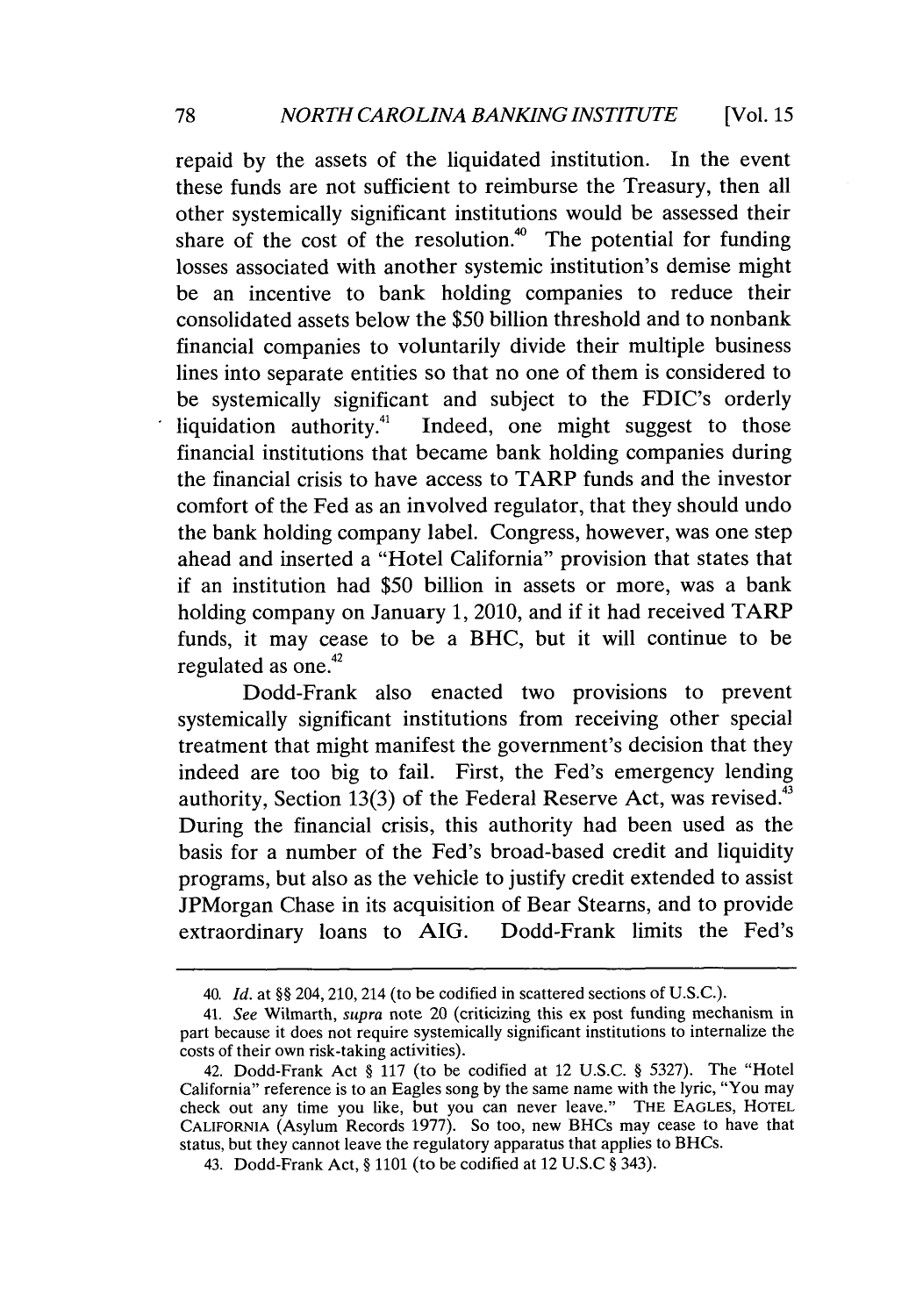emergency lending authority to permit assistance only to a "participant in any program or facility with *broad-based* eligibility."" Second, the Act amended the systemic risk exception to the requirement that the **FDIC** use the "least cost method of resolution" for an insolvent depository institution.<sup>45</sup> This language was used first **by** the **FDIC** to justify aid to Citigroup for the potential acquisition of Wachovia, although ultimately Wells Fargo won Wachovia's hand in a bid without government assistance. The **FDIC** also used the systemic risk authority to support its broad-based guarantee programs for bank deposits and other liabilities that benefited all banks, not just those nearing insolvency. Dodd-Frank responded to those who criticized this as an improper use of the systemic risk exception<sup>46</sup> and provided a new statutory scheme that specifically authorizes the use of such broad measures during times of severe economic distress, rather than including these programs within the systemic risk exception.<sup>47</sup> As Professor Wilmarth notes, the FDIC's systemic risk exception and the Federal Reserve's section **13(3)** authority to provide emergency assistance under a **highly** selective "program" are still available to bail out creditors of failing systemically significant institutions.<sup>48</sup>

Finally, Dodd-Frank introduced a liability concentration limit for "financial companies" that includes bank holding companies and the systemically significant nonbank financial companies identified **by** the **FSOC.** These entities may not capture more than ten percent of the consolidated liabilities of all such entities via any merger or combination.<sup>49</sup> The FSOC is required to prepare a study regarding how this concentration limit will affect financial stability, moral hazard, efficiency, and competitiveness of U.S. financial firms, and the cost and availability of credit.<sup>50</sup> The

<sup>44.</sup> *Id.* (emphasis added).

*<sup>45.</sup> Id.* at **§1105** (to be codified at 12 **U.S.C. § 5612).** The FDIC's systemic risk exception to the least cost *resolution for* an insolvent depository institution is at 12 **U.S.C. §** 1823(c)(4)(G).

*<sup>46.</sup> See Extraordinary Intervention, supra* note **1.**

<sup>47.</sup> Dodd-Frank Act **§ 1105** (to be codified at 12 **U.S.C. § 5612).**

<sup>48.</sup> Wilmarth, *supra* note 20.

<sup>49.</sup> Dodd-Frank Act, sec. **622, §** 14 (to be codified at 12 **U.S.C. §1852).**

*<sup>50.</sup> Id.*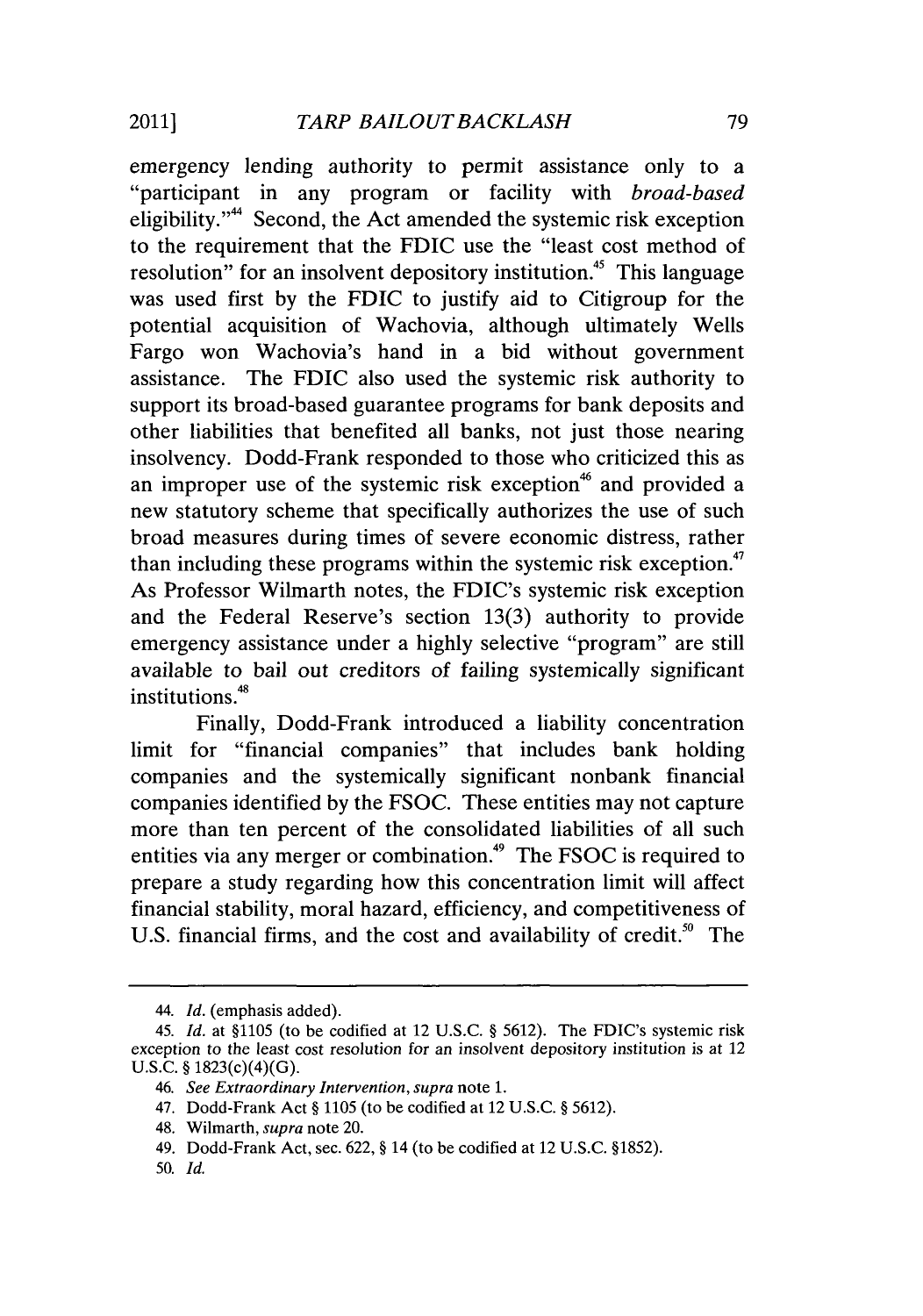**FSOC** may then make recommendations regarding modification of the liability cap." For this reason, Professor Wilmarth is worried that the **FSOC** will succumb to pressure to "weaken or remove" the liability cap. $52$  This provision will complement the ten percent nationwide deposit cap introduced **by** Riegle-Neal for bank acquisitions" **by** adding a new size cap that will relate to combinations between financial companies and between banks and other financial companies.

## IV. **CONCLUSION**

Dodd-Frank represents a multi-faceted effort to tackle the problem of financial institutions that may grow so big that their failure would lead to a systemic risk to our financial system. The impetus for these changes was the public's backlash to the TARP bailout and the moral hazard that it created. Financial institutions that do not bear the full costs of their risky activities have no incentive to reduce or alleviate that risk. Dodd-Frank attempts to reverse that moral hazard **by** clearly providing that these institutions are subject to additional oversight, must provide resolution plans, are subject to asset divestiture, and in the event their failure may still not be prevented must be liquidated without the possibility of reorganization. Moreover, large, systemically significant financial institutions may be stuck with the costs associated with the failure of other systemically significant institutions even if they are not themselves engaging in inappropriate or excessively risky activities. Large institutions will also have a hard cap on how large they may grow through acquisition (rather than internal growth) through the liability concentration provision.

It remains to be seen, however, whether the **FSOC** will have the political will and foresight to identify the systemically significant nonbank financial institutions, to hold to the *\$50* billion asset threshold for systemically significant bank holding companies, and whether and under what circumstances the **FDIC**

**<sup>51.</sup>** 12 **U.S.C. § 1852.**

**<sup>52.</sup>** Wilmarth, *supra* note 20.

**<sup>53.</sup>** 12 **U.S.C. § 1842(d)(2).**